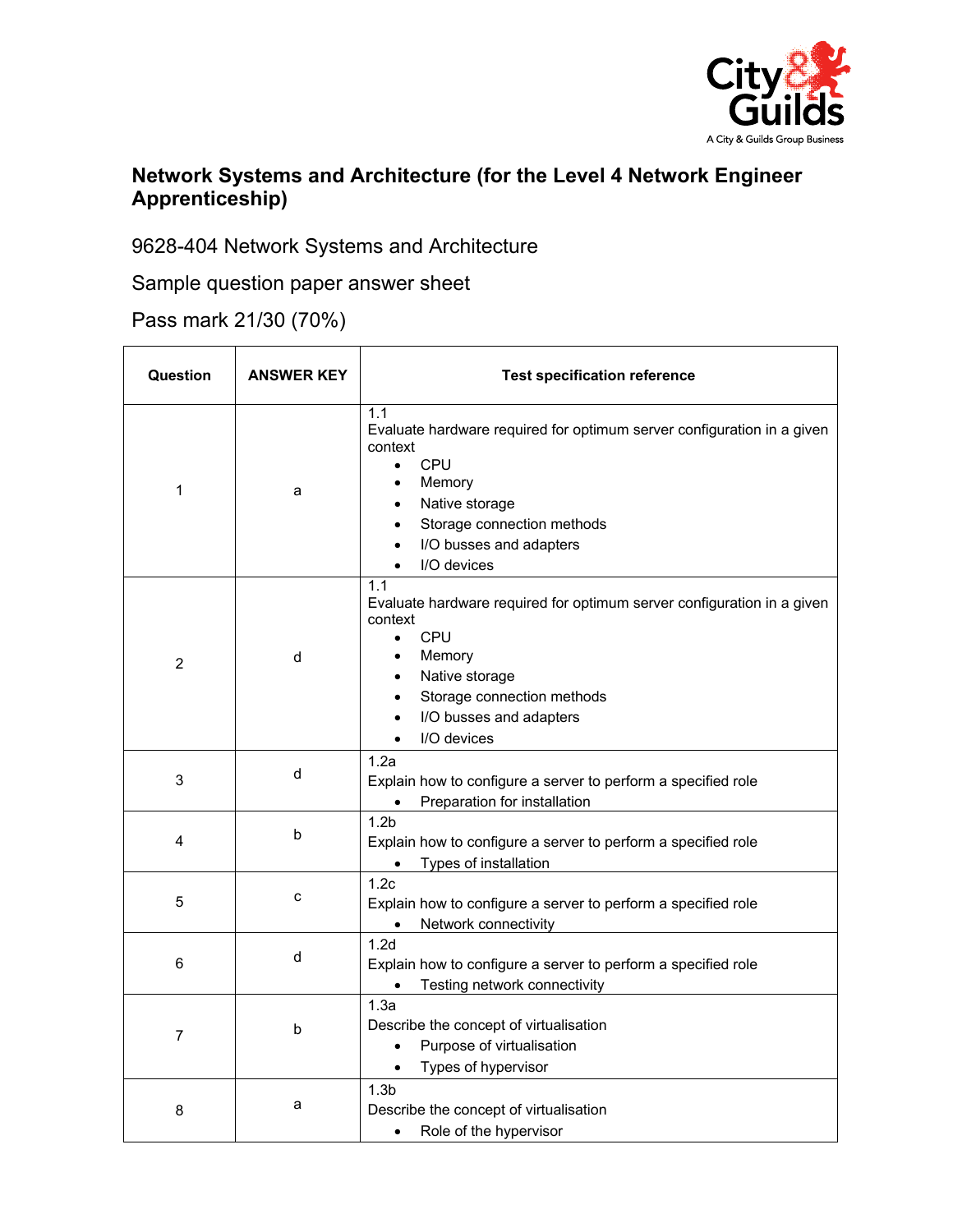| 9  | d | 1.3c<br>Describe the concept of virtualisation<br>Types of machine partitioning software<br>$\bullet$<br>Benefits of partitioned machines<br>$\bullet$<br>Drawbacks of partitioned machines       |
|----|---|---------------------------------------------------------------------------------------------------------------------------------------------------------------------------------------------------|
| 10 | b | 1.3c<br>Describe the concept of virtualisation<br>Types of machine partitioning software<br>Benefits of partitioned machines<br>Drawbacks of partitioned machines<br>$\bullet$                    |
| 11 | c | 1.4<br>Explain the elements that require configuration for a server to support<br>virtualisation<br>HyperVisor<br>Storage<br>Data migration<br>Network configuration<br>Quota configuration       |
| 12 | b | 2.1a<br>Explain the function of the services provided by servers<br>Provision of shared network services                                                                                          |
| 13 | a | 2.1 <sub>b</sub><br>Explain the role of the server providing business continuity solutions<br>High availability<br>Disaster recovery<br>Workload distribution                                     |
| 14 | C | 2.2<br>Describe how to configure a range of network services<br>Network administration<br>Directory services<br>File sharing<br>Mail services<br>Web server<br>Management/monitoring              |
| 15 | b | 2.2<br>Describe how to configure a range of network services<br>Network administration<br>$\bullet$<br>Directory services<br>File sharing<br>Mail services<br>Web server<br>Management/monitoring |
| 16 | b | 2.3<br>Explain the role of middleware and application services in a networking<br>context<br>Queuing requests<br>$\bullet$<br>Transaction processing<br>Load balancing                            |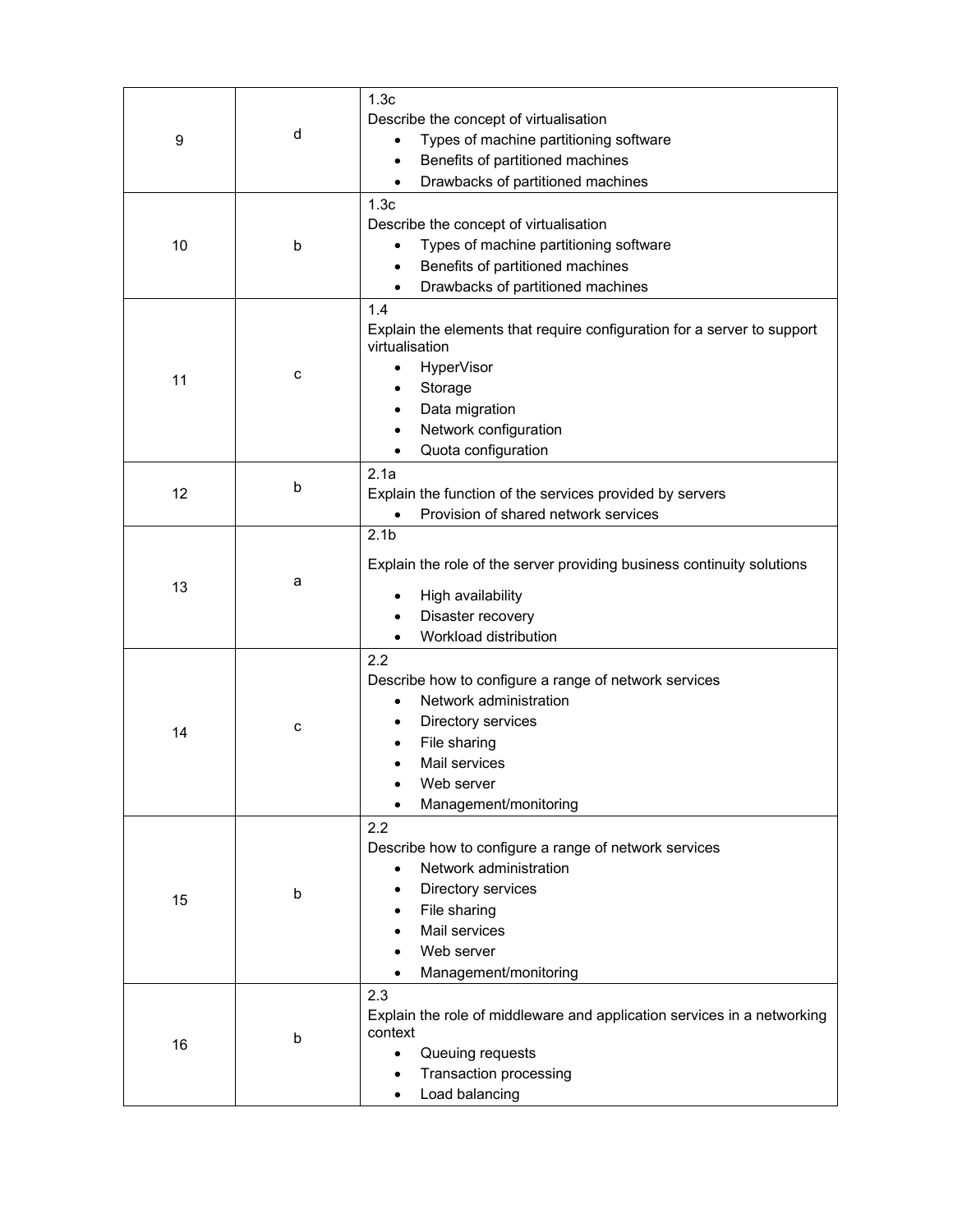| 17 | d | 2.4a<br>Describe the purpose and benefits of server workload balancing,<br>illustrated with examples<br>The purpose and benefits of distributed workload balancing<br>$\bullet$                                                                                                                                                                 |
|----|---|-------------------------------------------------------------------------------------------------------------------------------------------------------------------------------------------------------------------------------------------------------------------------------------------------------------------------------------------------|
| 18 | d | 2.4 <sub>b</sub><br>Describe the drawbacks of server workload balancing, illustrated with<br>examples<br>Drawbacks of workload balancing<br>$\bullet$                                                                                                                                                                                           |
| 19 | c | 2.4c<br>Examples of workload balancing in action                                                                                                                                                                                                                                                                                                |
| 20 | a | 3.1<br>Describe a range of different storage solutions used in networks for<br>online and offline storage. Examples should be used to illustrate<br>concepts.<br>Storage area networks (SANs)<br>Network attached storage (NAS)<br>Cloud based storage solutions (public, private, hybrid)<br>$\bullet$<br>Archival storage (localised, remote) |
| 21 | d | 3.1<br>Describe a range of different storage solutions used in networks for<br>online and offline storage. Examples should be used to illustrate<br>concepts.<br>Storage area networks (SANs)<br>Network attached storage (NAS)<br>Cloud based storage solutions (public, private, hybrid)<br>Archival storage (localised, remote)              |
| 22 | b | 3.2<br>Explain the use of key storage protocols for remote data storage<br>Storage area network<br>Fibre channel SAN<br>Fibre channel over Ethernet<br><b>ISCSI SAN</b><br>Network attached storage<br>Network file system (NFS)<br>Server message block (SMB/CIFS).                                                                            |
| 23 | d | 3.3 Describe how to configure network storage devices and profile<br>sharing services<br>Configuring network storage<br>Configuring network file sharing service                                                                                                                                                                                |
| 24 | c | 4.1a<br>Describe typical causes of system (or service) failure illustrated with<br>some examples of each<br>Hardware failure<br>Software failure                                                                                                                                                                                                |
| 25 | b | 4.1 <sub>b</sub><br>Describe typical causes of system (or service) failure illustrated with<br>some examples of each<br>Network failure<br>$\bullet$<br>Administrative/user error<br>$\bullet$                                                                                                                                                  |